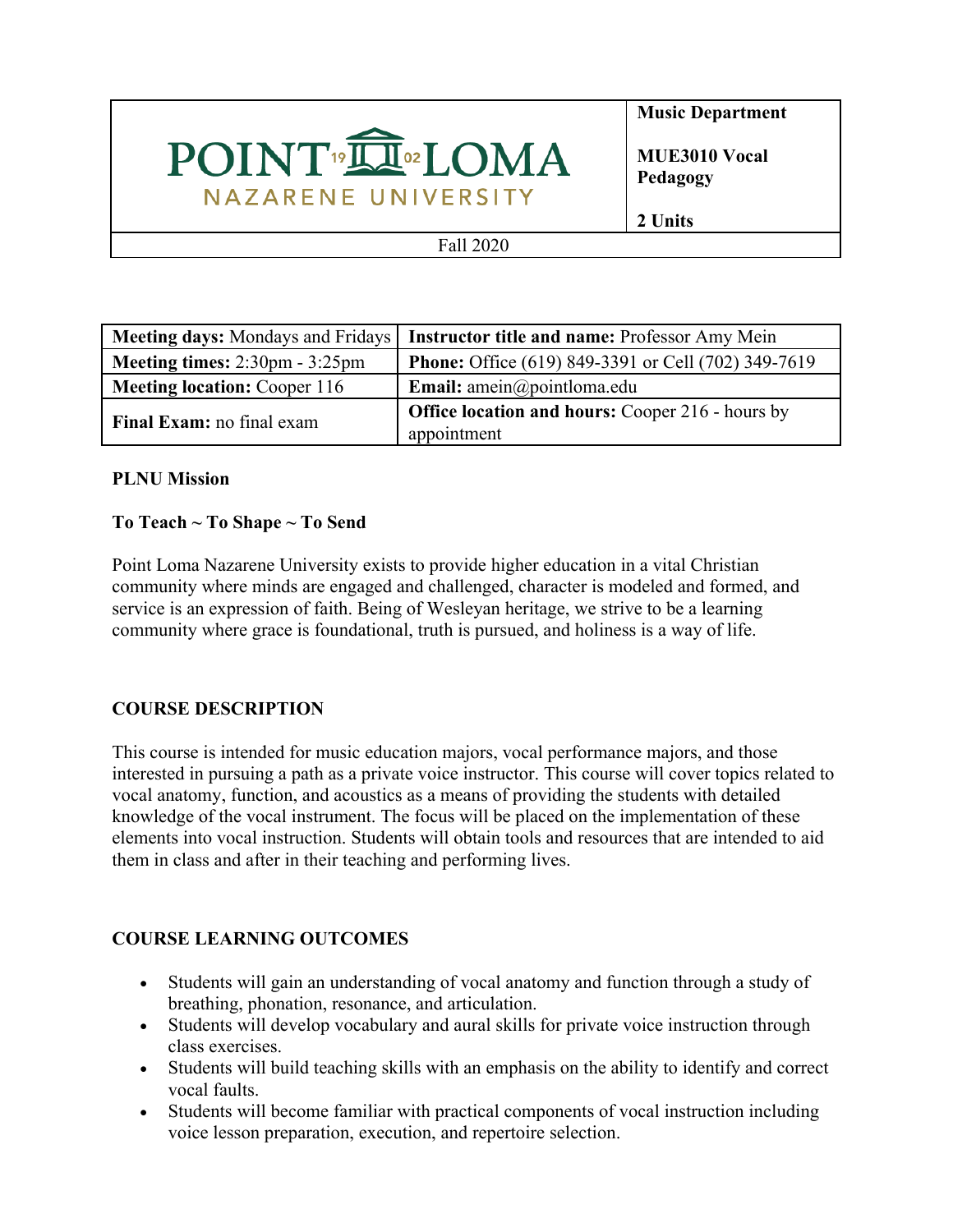#### **REQUIRED TEXTS**

- Rundus, Katharin. *Cantabile: A Manual about Beautiful Singing for Singers, Teachers of Singing, and Choral Conductors, 2nd* Pavane Publishing. 2016. ISBN 978-1-934596-03-6
- Boytim, Joan. *The Private Voice Studio Handbook: A Practical Guide to All Aspects of Teaching, revised ed.* Hal Leonard. 2014. ISBN 978-0-634-04738-1

#### **RECOMMENDED STUDY RESOURCES**

 Dimon, Theodore Jr. *Anatomy of the Voice: An Illustrated Guide for Singers, Vocal Coaches, and Speech Therapists.* North Atlantic Books. 2018. ISBN 978-1623171971

#### **COURSE CREDIT HOUR INFORMATION**

In the interest of providing sufficient time to accomplish the stated Course Learning Outcomes, this class meets the PLNU credit hour policy for a 2 unit class delivered over 16 weeks. Specific details about how the class meets the credit hour requirement can be provided upon request. (Based on 37.5 hours of student engagement per credit hour.)

| <b>Distribution of Student Learning Hours</b>        |                                  |  |
|------------------------------------------------------|----------------------------------|--|
| <b>Category</b>                                      | <b>Time Expectation in Hours</b> |  |
| Online Participation in Discussions, Groups, etc. 15 |                                  |  |
| <b>Reading Assignments</b>                           | 15                               |  |
| <b>Written Assignments</b>                           | $\mathbf{I}(\mathbf{0})$         |  |
| Other Assignments & Learning Activities              |                                  |  |
| Exams                                                |                                  |  |
| Voice Lesson Planning, Teaching, and Journaling 15   |                                  |  |
| <b>Total Hours</b>                                   | 75                               |  |

#### **EVALUATION**:

#### **Method of Instruction:**

- Guidance and explanation of vocal health, function, and pedagogy in class.
- Instruction, lesson planning, and journaling of lessons to a beginning level voice student.
- Reading and exams on assigned reading material and lectures.
- Proposal and research on chosen topic to be presented in a paper and presentation.
- Observation and review of faculty lesson instruction and peer vocal performances.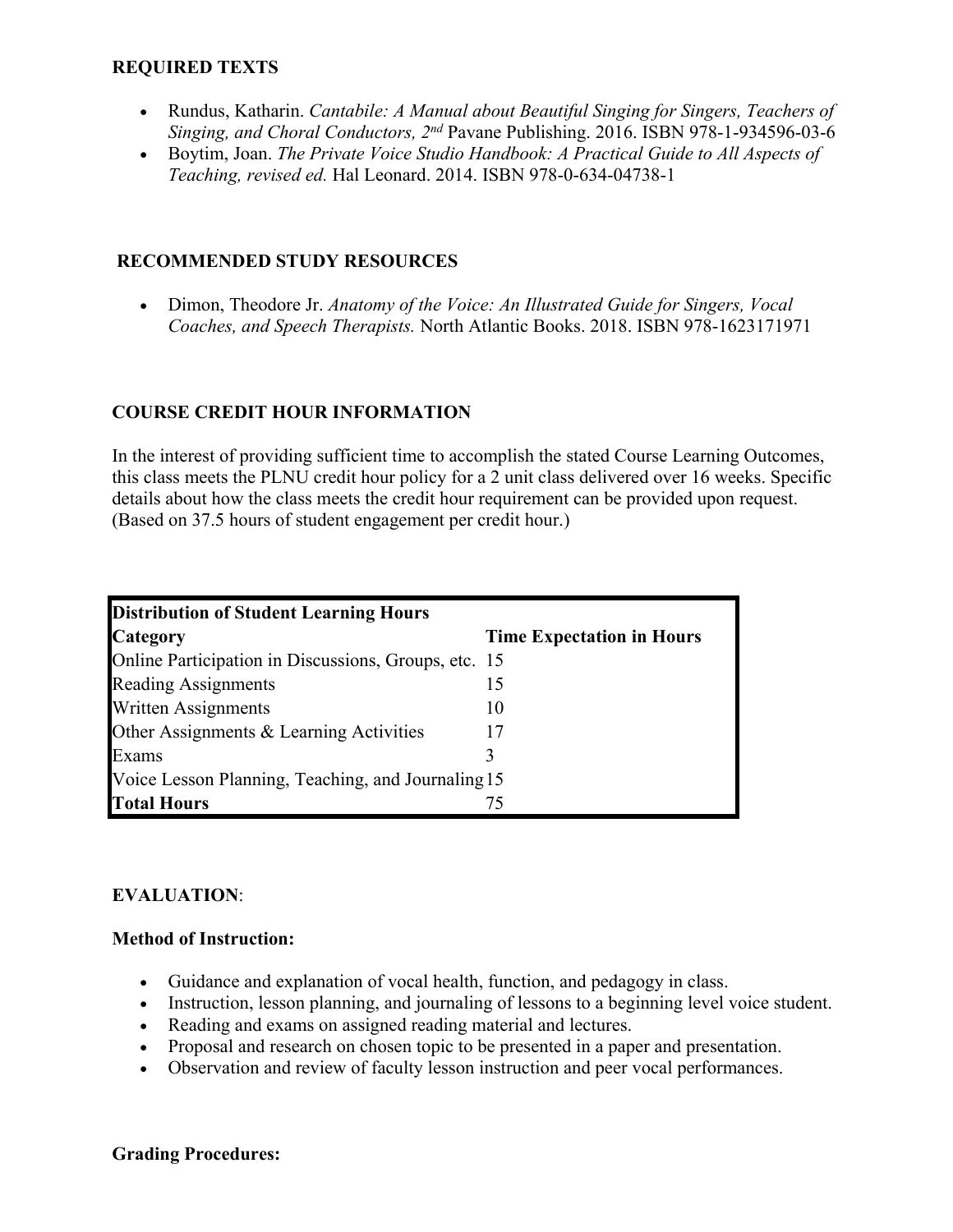| Exams $(3)$                              | 30%  |
|------------------------------------------|------|
| Lesson Plans, Recording, and Journal (6) | 20%  |
| Faculty Lesson Observations (2)          | 10%  |
| Performance Evaluations (2)              | 10%  |
| Other Assignments and Activities (5-8)   | 15%  |
| <b>Final Project</b>                     | 15%  |
|                                          | 100% |

# 1. **Exams (3):** 30%

Three exams will be administered via Canvas during class time. Exam 1 covers vocal anatomy and health; Exams 2 and 3 cover various aspects of theoretical and practical vocal pedagogy matters. Each exam is worth 10% of total grade.

# 2. **Voice Lesson Plans, Recordings, and Journal (6):** 20%

Make a lesson plan prior to every lesson taught to your voice student including instructional objective, materials needed, activities planned, strategies planned, and assessment. Following the lesson, include your notes and observations in a journal. The lesson plan and journal for each lesson is to be submitted via Canvas within 48 hours of the given lesson. You must also record each lesson for your own review and reference and be prepared to share portions of your lessons during class time discussion.

# 3. **Faculty Lesson Observations (2):** 10%

Observe two voice lessons by two different faculty members; one lesson for a female student and one lesson for a male student. You are required to obtain faculty and voice student permission with 24 hours advance notification via email. Within 72 hours after the voice lesson, complete a written response to the lesson containing your observations using a minimum of 500 words and submitted as a document.

# 4. **Performance Evaluations (2):** 10%

Write evaluations of two singers at a department recital or vocal forum meeting. Describe what you perceive as their strengths, areas in need of adjustment, and how you would work with them for improvement. Only identify the voice type of the singer (no name) and the song performed. The written evaluation is to be submitted via Canvas within 48 hours of the performance.

# 5. **Other Assignments and Activities (5-8):** 15%

Additional assignments and in-class activities are detailed on Canvas with corresponding due dates. The assignments may include, but are not limited to written assignments, online discussions, musical demonstrations, and mock teaching scenario participation.

# 6. **Final Project:** 15%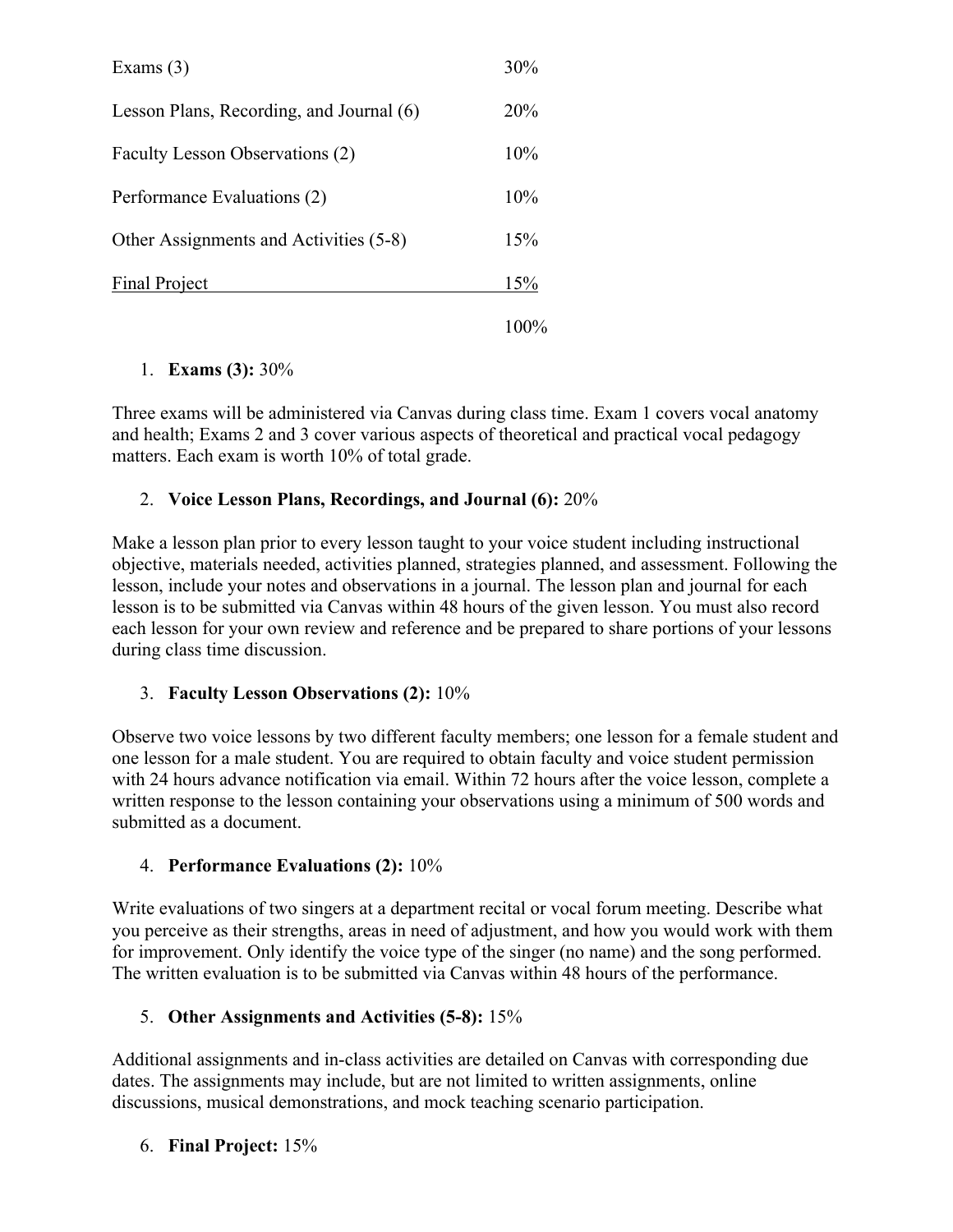Submit a paper and give an in-class presentation on the topic of your choosing in relation to vocal pedagogy. Subject matter will require instructor approval following a topic proposal submitted by November 1. Topic proposal is weighed 3%, written paper is 7%, and the presentation is 7% of final project grade.

## **Grading scale:**

| A  | 93%-100%      |
|----|---------------|
| A- | 90%-92%       |
| B+ | 87%-89%       |
| B  | 83%-86%       |
| B- | $80\% - 82\%$ |
| C+ | 77%-79%       |
| C  | 73%-76%       |
| С- | 70\%-72\%     |
| D+ | 67%-69%       |
| D  | 63%-66%       |
| D- | 60%-62%       |
| F  | $0\% - 59\%$  |

**HOMEWORK**: Assignments details, rubrics, and due dates are all posted on Canvas. It is recommended that you turn on due date notifications on Canvas to avoid missing deadlines. Late assignments will be given partial credit – see Canvas rubrics for details.

**EXAMS**: Three exams will be administered through Canvas and completed during class time. Be sure to bring a laptop or tablet to complete the exams – a smart phone is insufficient for this activity.

**FINAL EXAMINATION POLICY**: Final project presentation will take place on the last week of class via synchronous meetings at the usual class time.

**EXTRA CREDIT PROJECTS**: See Canvas for extra credit opportunities involving, but not limited to written responses to lectures, workshops, master classes, and/or scholarly articles.

**CELL PHONE AND LAPTOP USE**: Please silence and store your cell phones during class. With your voice student's permission, you may want to record your voice lessons for your own reference and journaling. I strongly urge you to take handwritten notes in class for better comprehension, retention, and attentiveness. However, you may use your laptops if you have a very strong preference to do so.

**INSTRUCTOR AVAILABILITY:** Office hours will be posted on my office door (C216) and published electronically once the voice lesson schedule has been determined. Students may text, e-mail, or verbally request a private conference with Professor Mein.

## **STATE AUTHORIZATION**

State authorization is a formal determination by a state that Point Loma Nazarene University is approved to conduct activities regulated by that state. In certain states outside California, Point Loma Nazarene University is not authorized to enroll online (distance education) students. If a student moves to another state after admission to the program and/or enrollment in an online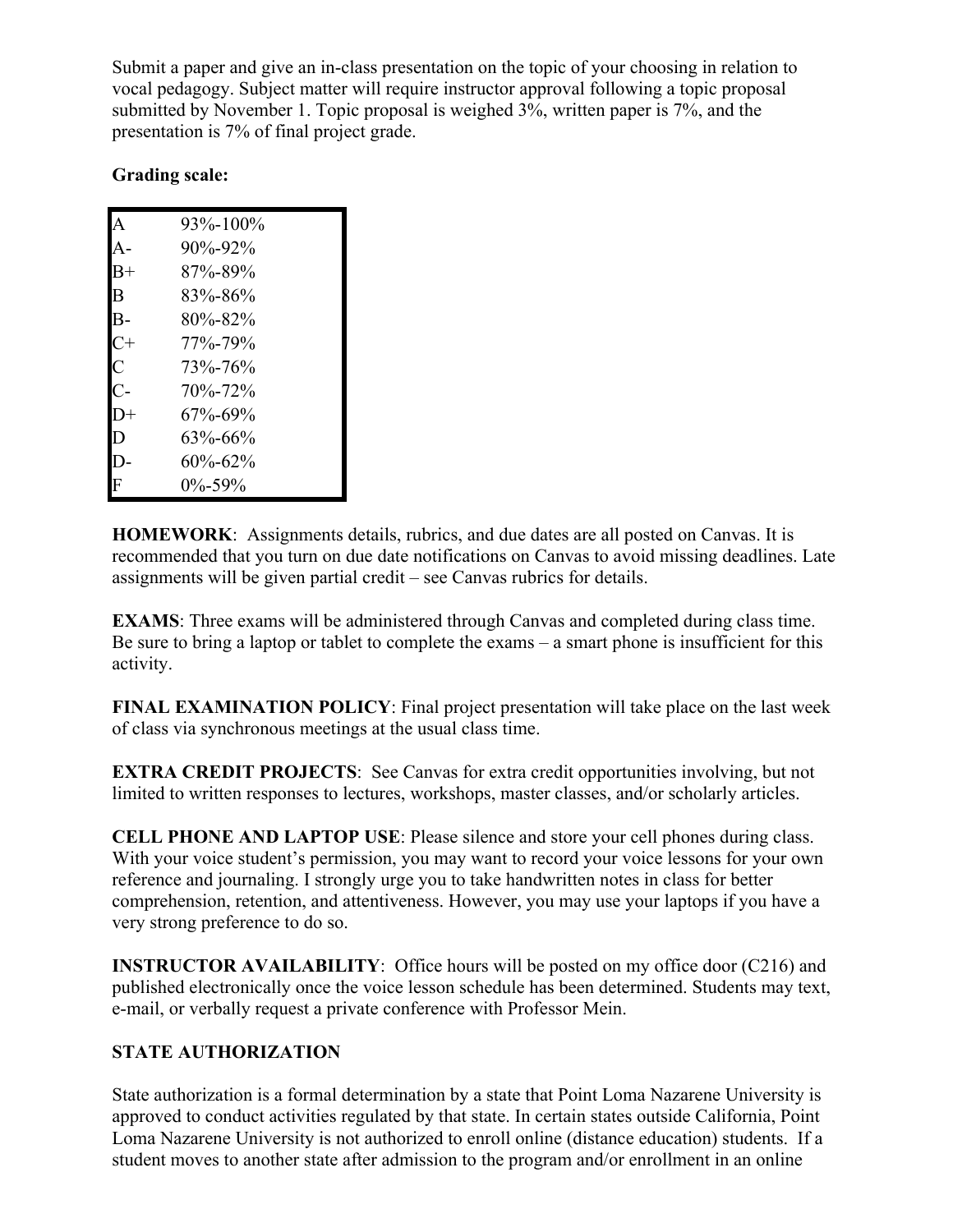course, continuation within the program and/or course will depend on whether Point Loma Nazarene University is authorized to offer distance education courses in that state. It is the student's responsibility to notify the institution of any change in his or her physical location. Refer to the map on [State Authorization](https://www.pointloma.edu/offices/office-institutional-effectiveness-research/disclosures) to view which states allow online (distance education) outside of California.

# **INCOMPLETES AND LATE ASSIGNMENTS**

All assignments are to be submitted/turned in by the beginning of the class session when they are due—including assignments posted in Canvas. Incompletes will only be assigned in extremely unusual circumstances.

# **PLNU COPYRIGHT POLICY**

Point Loma Nazarene University, as a non-profit educational institution, is entitled by law to use materials protected by the US Copyright Act for classroom education. Any use of those materials outside the class may violate the law.

## **PLNU ACADEMIC HONESTY POLICY**

Students should demonstrate academic honesty by doing original work and by giving appropriate credit to the ideas of others. Academic dishonesty is the act of presenting information, ideas, and/or concepts as one's own when in reality they are the results of another person's creativity and effort. A faculty member who believes a situation involving academic dishonesty has been detected may assign a failing grade for that assignment or examination, or, depending on the seriousness of the offense, for the course. Faculty should follow and students may appeal using the procedure in the university Catalog. See [Academic Policies](http://catalog.pointloma.edu/content.php?catoid=18&navoid=1278) for definitions of kinds of academic dishonesty and for further policy information.

## **PLNU ACADEMIC ACCOMMODATIONS POLICY**

While all students are expected to meet the minimum standards for completion of this course as established by the instructor, students with disabilities may require academic adjustments, modifications or auxiliary aids/services. At Point Loma Nazarene University (PLNU), these students are requested to register with the Disability Resource Center (DRC), located in the Bond Academic Center. ([DRC@pointloma.edu](mailto:DRC@pointloma.edu) or 619-849-2486). The DRC's policies and procedures for assisting such students in the development of an appropriate academic adjustment plan (AP) allows PLNU to comply with Section 504 of the Rehabilitation Act and the Americans with Disabilities Act. Section 504 (a) prohibits discrimination against students with special needs and guarantees all qualified students equal access to and benefits of PLNU programs and activities. After the student files the required documentation, the DRC, in conjunction with the student, will develop an AP to meet that student's specific learning needs. The DRC will thereafter email the student's AP to all faculty who teach courses in which the student is enrolled each semester. The AP must be implemented in all such courses.

If students do not wish to avail themselves of some or all of the elements of their AP in a particular course, it is the responsibility of those students to notify their professor in that course. PLNU highly recommends that DRC students speak with their professors during the first two weeks of each semester about the applicability of their AP in that particular course and/or if they do not desire to take advantage of some or all of the elements of their AP in that course.

# **PLNU ATTENDANCE AND PARTICIPATION POLICY**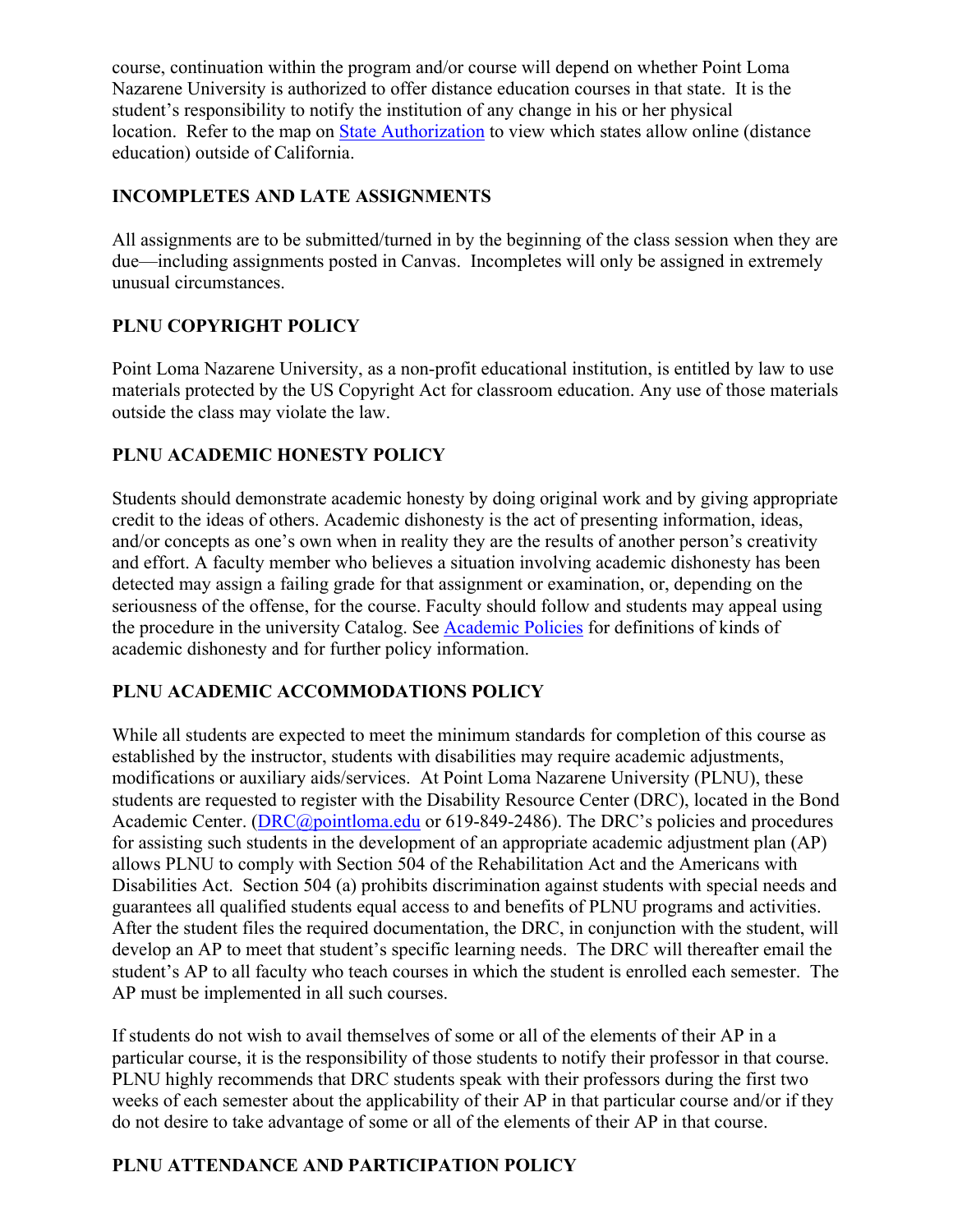#### **Face-to-Face Format**

Regular and punctual attendance at all classes is considered essential to optimum academic achievement. If the student is absent from more than 10 percent of class meetings, the faculty member can file a written report which may result in de-enrollment. If the absences exceed 20 percent, the student may be de-enrolled without notice until the university drop date or, after that date, receive the appropriate grade for their work and participation. See [Academic Policies](http://catalog.pointloma.edu/content.php?catoid=18&navoid=1278) in the Undergraduate Academic Catalog.

## **Hybrid Format**

At Point Loma Nazarene University, attendance is required at all scheduled classes. Adult Degree Completion courses are taught in the hybrid format, which means some class meetings will be face-to-face and some will be online.

Attendance in the face-to-face classes is to be for the entire time of the class. Arriving late or leaving early will be considered a partial absence. A day of attendance in an online class is determined as contributing a substantive note, assignment, discussion, or submission that adds value to the course as determined by the instructor. Three days of attendance are required each week. (It may be any three days during the week.)

## **Face-to-face Portion of the Hybrid course**

In blended or hybrid courses, if a student misses one face-to-face class then the faculty member will send an email to the student and the Director of Student Success warning of attendance jeopardy. There are no exceptions to this policy.

If a student misses two face-to-face classes, the faculty member or Vice Provost for Academic Administration (VPAA) will initiate the student's de-enrollment from the course without further advanced notice to the student. If the date of de-enrollment is past the last date to withdraw from a class, the student will be assigned a grade of "F" and there will be no refund of tuition for that course.

# **Online Portion of the Hybrid Course**

If a student misses two online classes (fails to contribute to a discussion board) during the course, then the faculty member will send an email to the student and the Director of Student Success warning of attendance jeopardy. There are no exceptions to this policy.

If a student misses three online classes (fails to contribute to a discussion board by the due date) during the course, then the faculty member or Vice Provost for Academic Administration (VPAA) will initiate the student's de-enrollment from the course without further advanced notice to the student. If the date of de-enrollment is past the last date to withdraw from a class, the student will be assigned a grade of "F" and there will be no refund of tuition for that course.

1 missed F2F class = warning

2 missed F2F classes = de-enrollment

2 missed online classes = warning